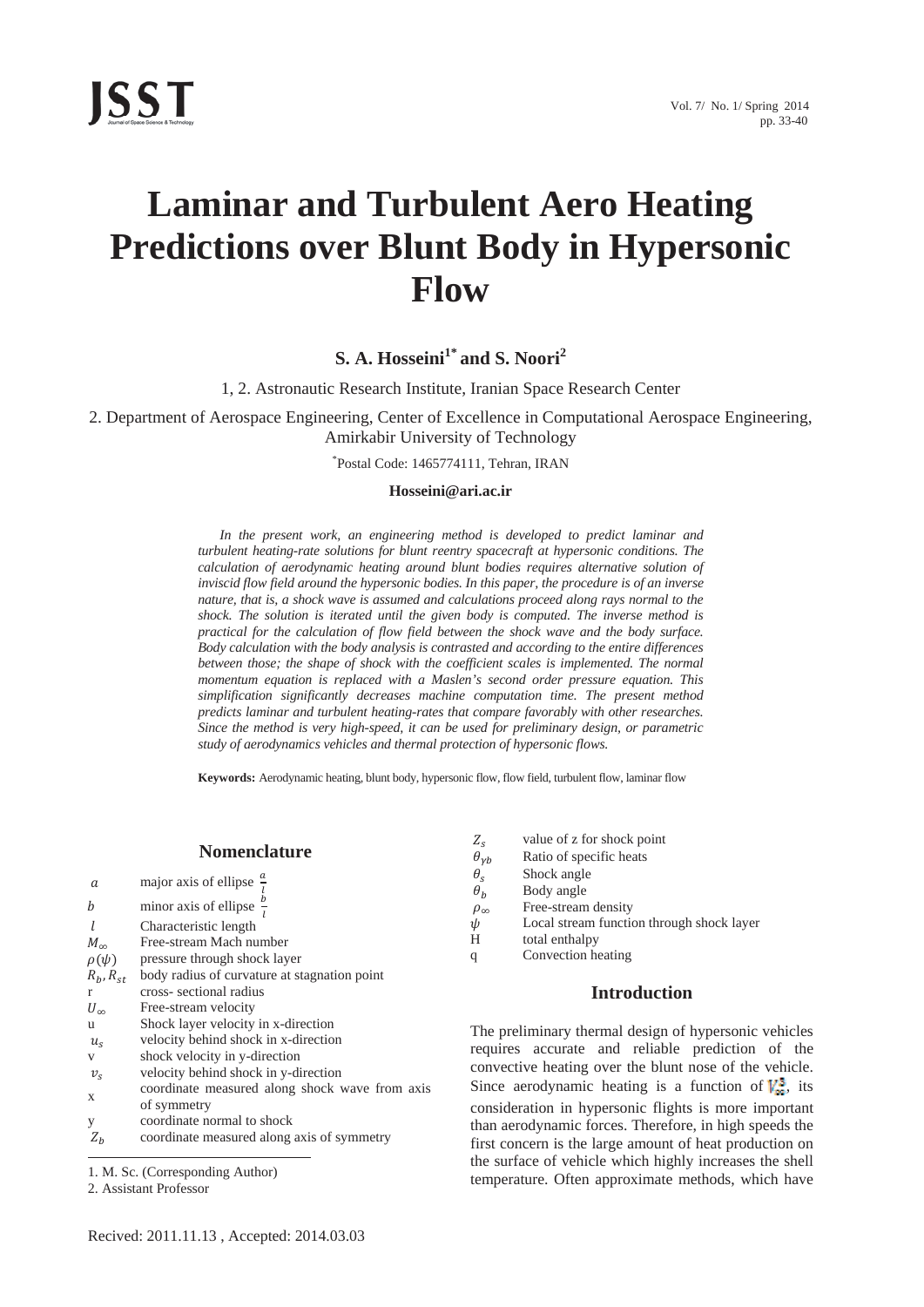been proven by experimental data and/or "bench mark" calculations, are employed in parametric or design calculations. Nevertheless, the current interest in outer-planet entry and advanced-transportation systems for the Earth entry has resulted in additional problems for convective-heating analyses.

Such results may be obtained by numerically solving the Navier- Stokes (NS) equations [1, 2], or one of their various subsets such as the parboiled Navier-Stokes (PNS) [3-5], and viscous shock layer (VSL) equations [6-9], for the flow field surrounding the vehicle, but these methods require extensive computer run times and storage, and are not generally applicable to parametric studies or preliminary design calculations.

Two of the simpler engineering aerodynamic heating methods currently used are AROHEAT [10- 13], and INCHES [14]. AEROHEAT calculates approximate surface streamlines based solely on the body geometry, and assumes modified Newtonian theory which is inaccurate for slender bodies; while INCHES uses an approximate expression for the scale factor in the windward and lee ward planes which describes the spread of surface streamlines and assumes an axisymmetric Maslen technique. Another approximate solution for convection heating rate is LATCH (Langley Approximate Three dimensional Convective Heating) code [15] which provides reasonably accurate heating rates over most of the reentry vehicles.

The other important activities performed in the field of calculating aerodynamic heating resulted in an approximate inviscid method by Riley and Dejarnette in 1992[16]. As this method is suitable for the primary design, the method used in this article is base on the method of ref 16.

In this paper an approximate method has been developed for solving the Aerodynamic heating around re-entry vehicle. This method is an inverse nature, which a shock wave is assumed and calculations are preceded between the shock and body, to calculate all properties after the shock. For simplicity the normal momentum equation is replaced with a second order pressure relation; this simplification significantly reduces computation time. On the other hand, used to the commercial CFD code for flow field solution. The numerical simulations are able to generate large amount of data that describes the fluid flow, using information from every node and every cell of the grid that models the fluid domain. So, since the grid is sufficiently dense, unstructured mesh, the flow can be reconstructed and the flow features extracted and analyzed. To predict laminar and turbulent surface heating rates, Zoby's convective-heating approximate equation has been used [18]. The method provides a rapid technique such as spherically and ellipsoid. An excellent agreement is observed between the results obtained in this paper and those calculated by other

research. Since the method is very fast it can be used for preliminary design, or parametric study of vehicle aerodynamics at hypersonic flows.

# **Governing Equations and Method of Solution**

This section describes an inviscid method solution in conjunction with the procedure for computing inviscid flow with the assumption that the flow field is axisymmetric and that the shock layer is thin. The equations, for this method, are written in a perpendicular curvilinear coordinate system fixed at the axis of symmetry of the shock (See Figure 1).

The governing equations with upside descriptions follow:

Continuity:

$$
\left(\frac{\partial(r^n \rho u)}{\partial x}\right)_y + \left(\frac{\partial(r^n \rho v)}{\partial y}\right)_x = 0 \tag{1}
$$

X-momentum:

$$
u\left(\frac{\partial u}{\partial x}\right)_y + v\left(\frac{\partial u}{\partial y}\right)_x - \frac{uv}{R_s} = -\frac{1}{\rho}\left(\frac{\partial P}{\partial x}\right)_y \tag{2}
$$

Y-momentum:

$$
u\left(\frac{\partial v}{\partial x}\right)_y + v\left(\frac{\partial v}{\partial y}\right)_x + \frac{u^2}{R_s} = -\frac{1}{\rho}\left(\frac{\partial P}{\partial y}\right)_x\tag{3}
$$

Entropy:  
\n
$$
u\left(\frac{\partial s}{\partial x}\right)y + v\left(\frac{\partial s}{\partial y}\right)x = 0
$$
\n(4)



**Fig. 1** Sketch coordinate system

In this paper, the procedure is of an inverse nature that is assuming a shock-wave shape (Figure.1). Maslen's method is an inverse method, where a shock wave is assumed and calculations proceeded along rays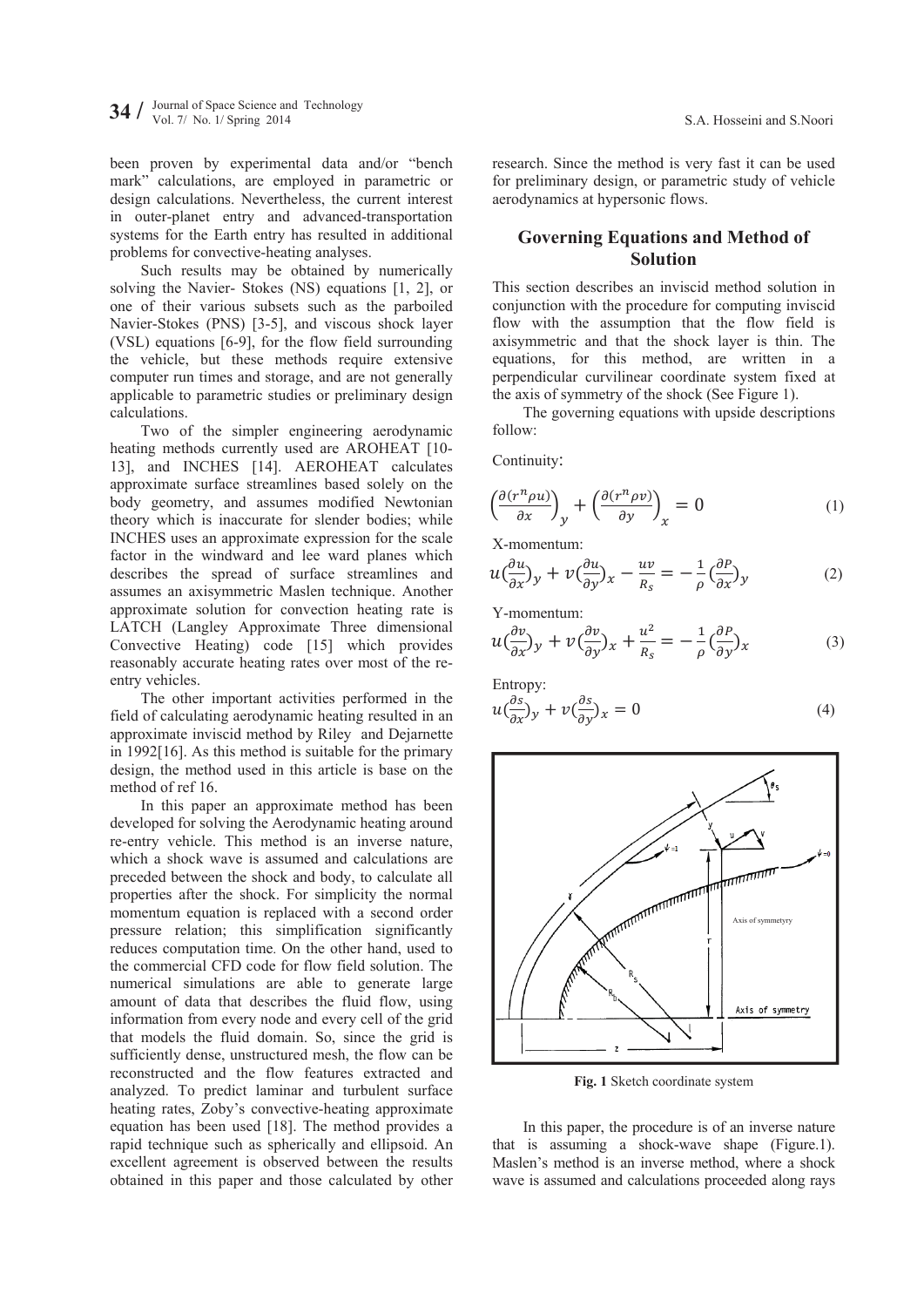normal to the shock somewhere between  $0 < \psi < 1$ . The solution is iterated until the given body is computed. The inverse method is applied for the calculation of flow field between the shock wave and the body surface. Calculation body is contrasted with the analysis bodyand according to the entire errors between them the shape of shock with the coefficient scales are approved.

The analysis developed by Maslen will be outlined as an example of theory based on the assumption of a thin shock layer (the normal momentum equation is replaced with Maslen's second order pressure equation). A Von-Mises transformation [16] is introduced so that the independent variables are the distance along the shock (x) and the stream function  $(\psi)$  [17].

$$
\frac{\partial \psi}{\partial y} = -\mathbf{r}^{\mathbf{n}} \rho \mathbf{u} \tag{5}
$$

$$
\frac{\partial \psi}{\partial x} = r^n \rho \nu \tag{6}
$$

If these transformations are applied to the ymomentum equation, this equation becomes:

$$
r^{n} \frac{\partial P}{\partial \psi} = \frac{u}{R_{s}} + \left(\frac{\partial v}{\partial x}\right)\psi
$$
 (7)

In the analysis of Maslen, he assumed that  $\left(\frac{\partial v}{\partial x}\right)\psi$ is very small and that the streamlines are nearly parallel to the shock,  $u \approx u_s$ ,  $(u_s$  is the velocity behind the shock). Thus, equation (7) becomes:

$$
\left(\frac{\partial s}{\partial x}\right)\psi = 0\tag{8}
$$

Integrating equation (8) between a point in the shock layer where the value of the stream function is  $\psi$  and just behind the shock wave where  $\psi = \psi$ . we have:

$$
P(\psi) = P_s + \frac{u_s}{r_s^n R_s} (\psi - \psi_s)
$$
 (9)

Equation (9) is Maslen's second order pressure.

With the effects of the normal velocity gradients included in equation (9), an approximation to the normal velocity component is necessary.

$$
V(\psi) = V_s + \frac{\psi}{\psi_s} \tag{10}
$$

Preliminary calculations indicate that equation (10) is satisfactory as an initial guess for the normal velocity profile, but better agreement is obtained with the existing results if the normal velocity component is reevaluated during each iteration [14]

$$
V(\psi) = V_s + \frac{[1 - \frac{y(\psi)}{yt}]}{1 - \frac{y(\psi)}{R_s}}
$$
(11)

Journal of Space Science and Technology Laminar and Turbulent Aero Heating Predictions over Blunt Body in … Vol. 7/ No. 1/ Spring 2014 **/ 35** 

> Calculating the velocity from the adiabatic energy equation (total enthalpy is constant), that is,

$$
h_0 = h_{\infty} + \frac{v_{\infty}^2}{2} \tag{12}
$$

Where  $h_0$  is the total enthalpy, which is constant throughout the adiabatic flow field. In turn,

 $(ignoring \mathbf{U})$ 

that for y gives:

$$
u_2 = \sqrt{2(h_0 - h_2)}
$$
 (13)  
The *y*-coordinate is computed using the equation

The y-coordinate is computed using the equation, through the flow field geometry (Figure 1).

$$
r = r_s - y\cos\theta_s
$$
 (14)  
Replacing equation (14) with equation (5) and solving

$$
y = \frac{r_s}{\cos \theta_s} \left[ 1 - \left( 1 - \frac{2 \cos \theta_s}{r_s^2} \int_{\psi}^{\psi_s} \frac{1}{\rho u} d\psi \right)^{1/2} \right] \tag{15}
$$

Comparisons of the present results with the shock shapes and surface pressure distributions obtained by the more exact methods indicate that the program provides reasonably accurate results for smooth bodies in the axisymmetric flow. The geometries specified in the program are spherical and ellipsoid.

## **Aerodynamic Heating Calculations**

Zoby's approximate convective heating equations [18] are obtained from the integral form of the axisymmetric boundary layer momentum equation [19]. The equations for laminar flow are as follows  $[20]$ :

$$
q_{wl} = 0.22(Re_{\theta l})^{-1} \frac{\rho^*}{\rho_e} \left(\frac{\mu^*}{\mu_e}\right) \rho_e u_e (h_{aw} - h_w) (Pr_w)^{-0.6}
$$
\n(16)

The variable of  $p^*$  and  $\mu^*$  are introduced to consider the compressibility effects. These variables are evaluated at the Eckert's reference enthalpy [21] defined as:

$$
H^* = 0.50 \, H_e + 0.50 \, H_w + 0.22R \frac{v_e^2}{2} \tag{17}
$$

The laminar boundary layer momentum thickness is:

$$
\theta_{l} = \frac{0.664(\int_{0}^{\xi^{-}} \rho^{*} \mu^{*} u_{e} h_{\beta} - d\xi^{-})^{\frac{1}{2}}}{\rho_{e} u_{e} h_{\beta^{-}}} \tag{18}
$$

The adiabatic wall enthalpy is defined as:

$$
H_{aw} = H_e + 0.5RV_e^2\tag{19}
$$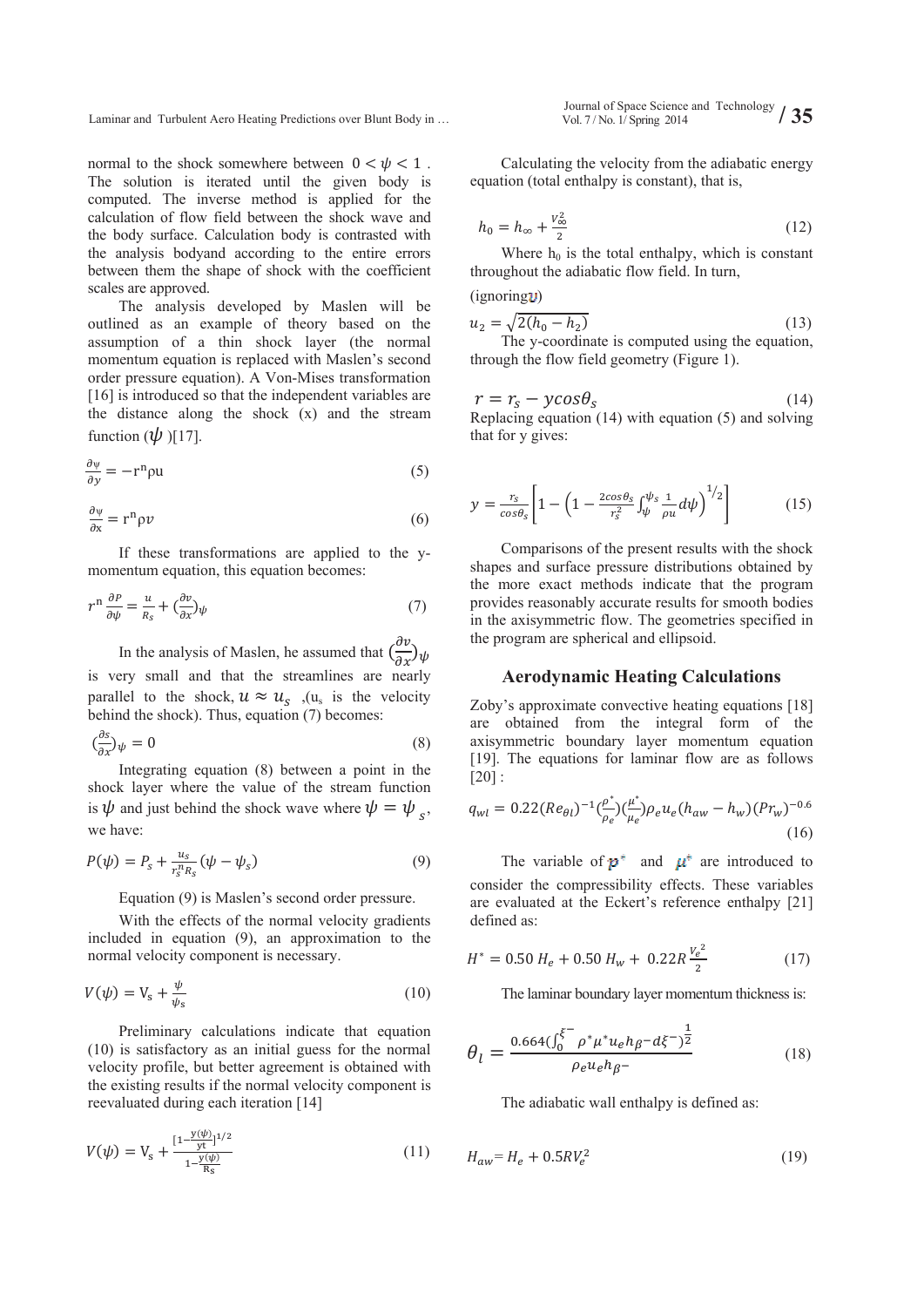**36**  $\ell$  Journal of Space Science and Technology **36**  $\ell$  Vol. 7/ No. 1/ Spring 2014 *S.Noori S.A. Hosseini and S.Noori* 

Similar equations are developed for the turbulent flow [15]:

$$
q_{wT} = C_l (Re_{\theta T})^{-m} \left(\frac{\rho^*}{\rho_e}\right) \left(\frac{\mu^*}{\mu_e}\right)^m \rho_e u_e (h_{aw} - h_w) (Pr_w)^{-0.4}
$$
\n(20)

The Turbulent boundary layer momentum thickness is:

$$
\theta_T = \frac{(c_2 \int_0^{\xi^-} \rho^* \mu^{*m} u_e h_{\beta^-} c_3 d\xi^-)^{c_4}}{\rho_e u_e h_{\beta^-}}
$$
(21)

The coefficients of m,  $C_1$ ,  $C_2$ ,  $C_3$  and  $C_4$  are functions of N and experimental results [18] and show that N would be a function of  $Re_{\theta T}$ , and are obtained by:

$$
C_4 = \frac{1}{c_3}
$$
  

$$
m = \frac{2}{N+1}
$$
 (22)

$$
C_3 = 1 + m
$$
  
\n
$$
C_5 = 2.2433 + 0.93N
$$
 (23)

$$
C_1 = \left(\frac{1}{c_5}\right)^{\frac{2N}{N+1}} \left[\frac{N}{(N+1)(N+2)}\right]^m C_2 = (1+m)c_1 \qquad (24)
$$

$$
N=12.67-6.5log(Re\theta_T)+1.21[log(Re\theta_T)]^2~~(25)
$$

The values of pressure, temperature, density and the velocity magnitude at the edge of the boundary (i.e.  $P_i$ ,  $T_e$ ,  $\rho_i$  and  $V_i$ ) are calculated from the present method and commercial CFD codes. For perfect gas model, the viscosity is obtained using the Sutherland formula [19], and the specific heat ratio and Prandtl number are assumed to be constants of 1.4 and 0.71, respectively.

#### **Results**

The numerical results of this method are compared with those obtained from the experiment and other numerical data. The method provides a rapid technique similar to spheres and ellipsoids.

The Shock wave shape over a spherically blunted nose for  $M_{\infty}$  =10 and  $\gamma$  = 1.66 is shown in Figure 2. The results obtained from the present approach are compared with those of ref.22. Good agreement between the results of the present method and experimental data is shown in Figure 2. The pressure distribution over spherically blunted nose is also shown Figure 3. These results are compared with pressure distribution and shock shape, ref 22 and ref 23. In this comparison, there is an error of less than 10% noted. This difference is due to the assumed method. The commercial CFD code output results are shown in Figure 4 and Figure 5. These figures are related to contours of Mach and temperature.



**Fig. 2** Sphere shock shape sphere at  $M \approx 10$  and  $\gamma = 1.66$ ,  $R_{st} = 1.43$ 



**Fig. 3** Pressure distribution on sphere at  $M_{\infty} = 10$  and  $\gamma = 1.66 \cdot R_{st} = 1.43$ 



**Fig. 4** Contours of Mach number for sphere at  $M_{\infty}=10$  and  $\gamma$ <sup>=1.66, R<sub>st</sub><sup>=1.43</sup></sup>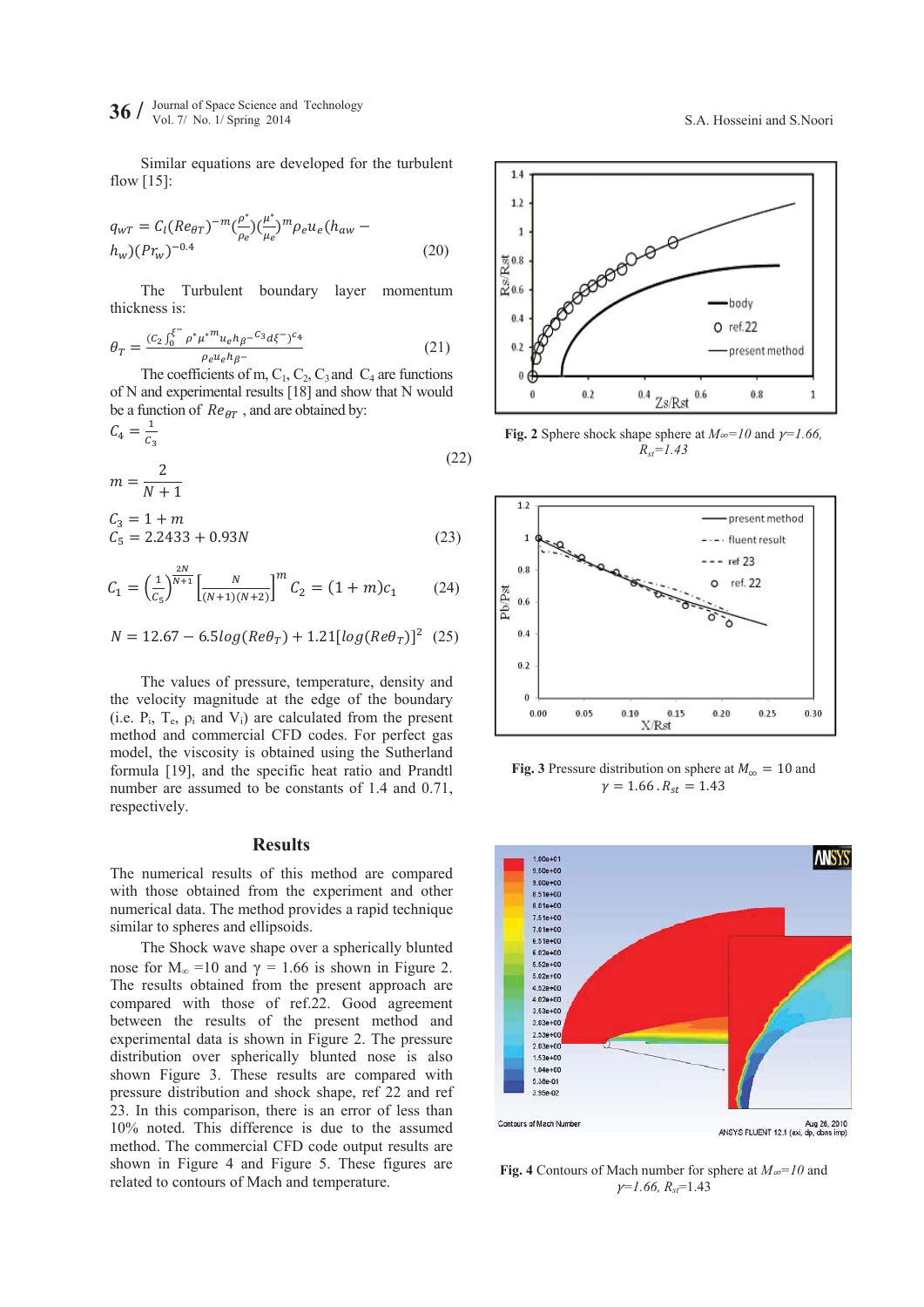

**Fig. 5** Contours of temperature sphere at  $M \approx 10$  and  $\gamma=1.66$ ,  $R_{st}=1.43$ 



**Fig. 6** Convection heating distribution on sphere at  $T_W = 430$ 

The turbulent convection heating rate over a spherically blunted nose for and  $M_{\infty}$  =10 and  $\gamma$  = 1.66 are shown in Figure 6. By comparing the present method and ref 23, a good agreement can be observed between them (less than 10% disagreement). Also comparison between the results of the present method and commercial CFD code data is depicted in Figure 6 (within 10%). The maximum value obtained by aerodynamic heating on the nose is  $(49343.44 \text{ MW/m}^2)$ . The shock shape and pressure distribution over a spherically blunted nose for  $M_{\infty}$  =15 and  $\gamma$  = 1.4 are shown in Figures 7 and 8. These results compare with shock wave shape and pressure distribution ref 22. The good agreement is also observed between the present method and the published result of ref 22 (less than 10% disagreement).

Computed laminar surface heating rates are presented in Figure 9 for a 5-deg spherically blunted cone at zero angle of attack .The free streams Mach number is 15 and the wall temperature is 266'k. Results of the present method and ref 24 are shown in Figure 9. Generally, good agreement is also obtained

Journal of Space Science and Technology Laminar and Turbulent Aero Heating Predictions over Blunt Body in … Vol. 7/ No. 1/ Spring 2014 **/ 37 / 37** 

> for heating rate comparisons with a maximum discrepancy of approximately 12%. In Figure 10 and 11 contours of temperature and Mach number can be seen. These figures are related to the commercial CFD program output. The maximum  $q_{st}$  in Figure 9 is  $56545.44$  (MW/m<sup>2</sup>).



**Fig. 7** Sphere shock shape at  $M \approx -15$  and  $\gamma = 1.4$ 



**Fig. 8** Pressure distribution on sphere, at  $M \approx -15$  and  $\gamma = 1.4$  $R_{st} = 1.34$ 



**Fig. 9** Convection heating distribution on sphere at  $T_W = 2.66'K$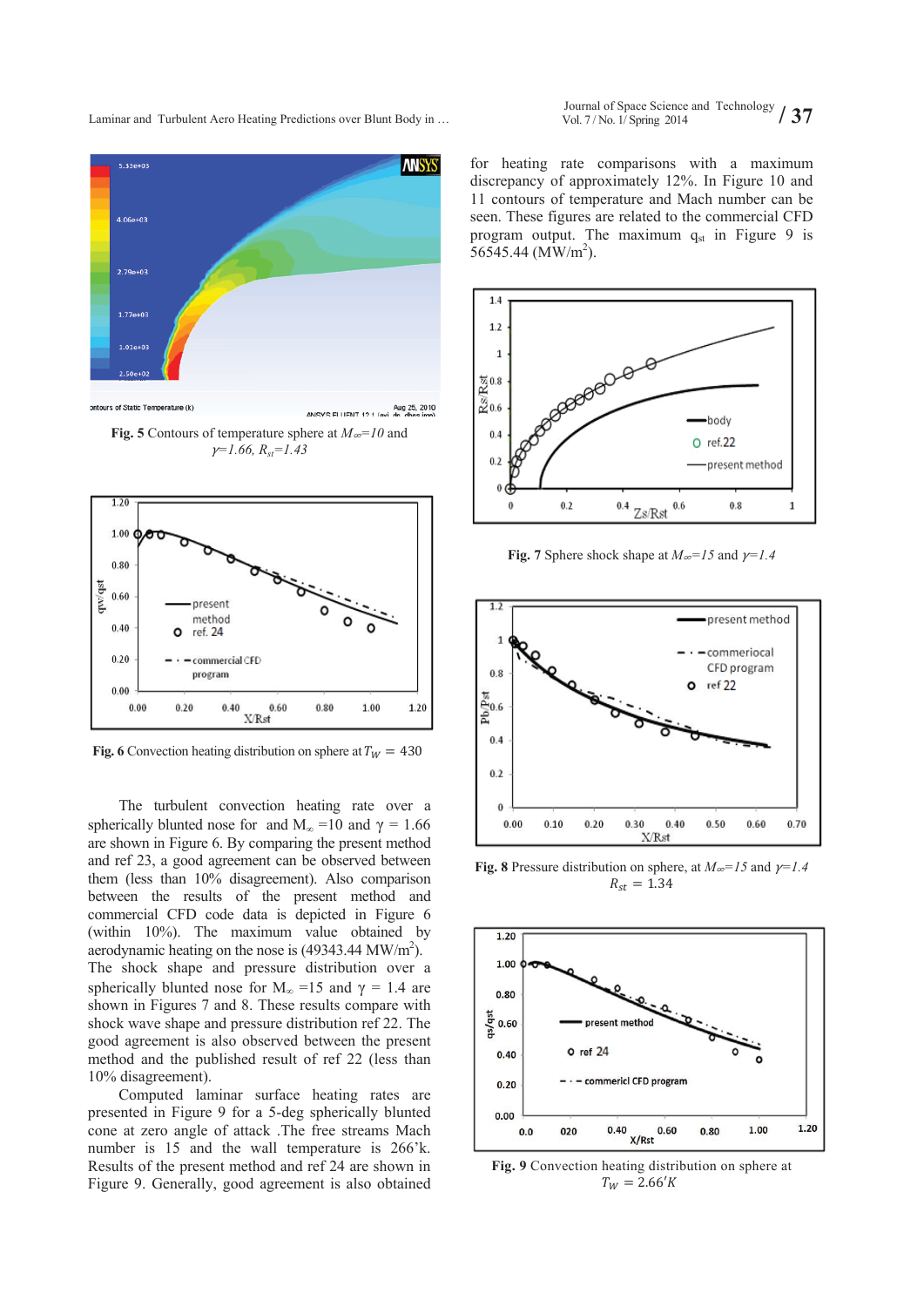



**Fig. 10** Contours of Mach number for sphere at  $M\infty=15$  and  $\gamma$ <sup> $=$ </sup>*I.4,*  $R_{st}$ <sup> $=$ </sup>*I.34* 



**Fig. 11** Contours of temperature and contours of Mach number for sphere at  $M\infty=15$  and  $\gamma=1.4$ ,  $R_{st}=1.34$ 

In Figure 12, the shock shape over an elliptic blunted nose for  $M_{\infty}$  =7 and  $\gamma$  = 1.4 is illustrated. Moreover, the pressure distribution is shown in Figure 13. Reasonable results are obtained through the comparison between the present method and method of ref 23 (approximately 14%).

The convection heating rate over a ellipsoid blunted nose for  $M_{\infty}$  =7 and  $\gamma$  = 1.4 are shown in Figure 14; these results are compared with methods of ref 16 and 25 (the results of the comparison with ref 16 is approximately 15% and with ref 25 approximately10%). Fair agreement between the results of the present method and commercial CFD code data is shown in Figure 14 with differences less than 8%. Also temperature and Mach number contours are shown in Figures 15 and 16 which are related to commercial CFD program output results. The maximum  $q_{st}$  in Figure 4 is 49343.44 (MW/m<sup>2</sup>).



**Fig. 12** Elliptic shock shape at  $M_{\infty}$ =7 and  $\gamma$ =1.4



**Fig. 13** Pressure distribution 0n 2/3 prolate ellipsoid at  $M_{\infty} = 7$  and  $\gamma = 1.4$  ,  $a = 3$ 



**Fig. 14** Convection heating distribution on sphere at  $T_W = 266'K$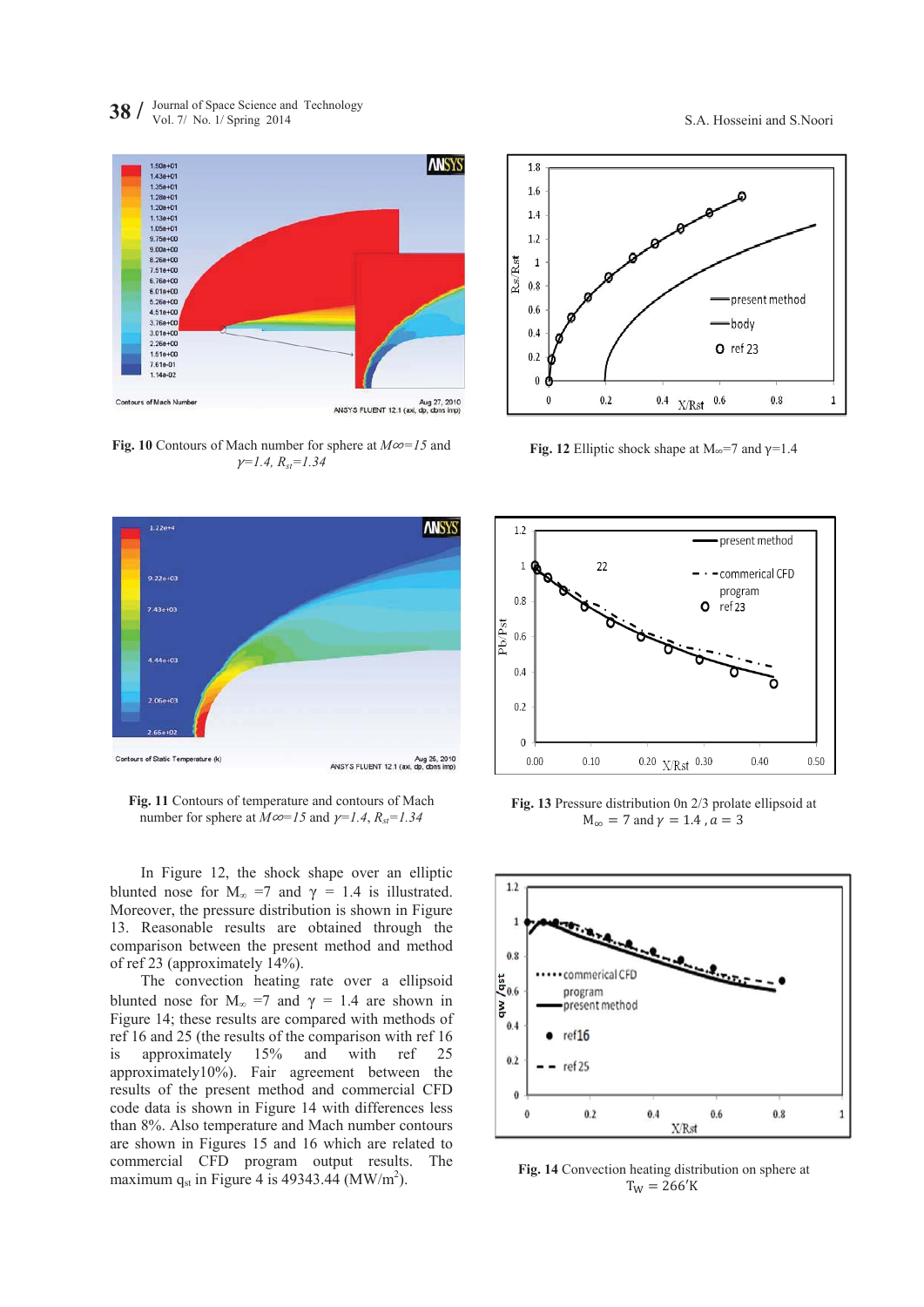

Aug 27, 2010<br>ANSYS FLUENT 12.1 (axi, dp, dbns imp)

**Fig. 15** Contours of Mach number for prolate ellipsoid at  $M_{\infty}$ =7 and γ=1.4, a=3





#### **Conclusion**

In this research aerodynamic heating around blunt nose reentry vehicle has been calculated. The results of the approximate methods are in good agreement with other researches. This method provides a rapid and at the same time reliable technique for prediction of convective- heating rates in parametric or design studies. Also increasing Mach number leads to the soar of the aerodynamic heating rate and the increase in the nose radius causes the aerodynamic heating rate to decrease.

# **References**

- [1] Shaw, C., Shan, Y.Y., Qin. N., "Development of a Local MQ-DQ-Based Stencil Adaptive Method and Its Application to Solve Incompressible Navier-Stokes Equations," *International Journal Number Method Fluids,* Vol. 55, Issue 4, 2007, pp. 367- 386.
- [2] Shaw, C. and Qin, N., "Solution of the Navier-Stokes Equations for the Flow around an Aerofoil in Oscillating Free Stream," *Proceeding of the 20th Congress of the International Council of the*

Journal of Space Science and Technology Laminar and Turbulent Aero Heating Predictions over Blunt Body in … Vol. 7/ No. 1/ Spring 2014 **/ 39 / 39** 

> *Aeronautical Sciences*, ICAS, Vol. 1, 1996, pp.19- 29.

- [3] Lawrence, S. L, Chaussee. D. S. and Tannehill, J. C., "Application of an Upwind Algorithm to the Three-Dimensional Parabolized Navier-Stokes Equations," *AIAA paper 87-1112-CP*, June 1987.
- [4] Birch, T., Prince. S., Ludlow, D. K. and Qin. N., "The Application of a Parabolized Navier-Stokes Solver to Some Hypersonic Flow Problems", *AIAA 2001-1753, 10th International Space Planes and Hypersonic Systems and Technologies Conference*, Kyoto, Japan, 2001.
- [5] Esfahanian, V., Hejranfar, K. and Mahmoodi Darian, H., "Implementation of High-Order Compact Finite-Difference Method to Iterative Parabolized Navier-Stokes Equations," *Proceedings of the 25th International Congress of the Aeronautical Sciences*, ICAS2006, Hamburg, 2006.
- [6] Miner, E. W. and Lewis, C. H., "Hypersonic Ionizing Air Viscous Shock-Layer Flows Over Nonanalytical Blunt Bodies," NASA CR-2550, 1975.
- [7] Thompson, R. A., "Comparison of Nonequilibrium Viscous Shock-layer Solutions with Shuttle Heating Measurements," *Journal of Thermophysics and Heat Transfer*, Vol. 4, No. 2, 1990, pp. 162-169.
- [8] Noori, S., Ghasemloo, S. and Mani, M., "A New Method for Solution of Viscous Shock Layer Equations," *Journal of Aerospace Engineering*, Vol. 224, part G, 2010.
- [9] Noori, S., Karimian, S.M.H. and Malekzadehdirin, M., "Numerical Solution of Three-Dimensional Viscous Shock Layer Using Axisymmetric Analog the Streamlines," *International Journal of Numerical Methods for Heat & Fluid Flow*, Vol.18, No.1, 2008, pp. 36-49.
- [10] Hamilton, H. H., Dejarnette, F.R. and Welmuenstrer, K.J., "Application of Axisymmetric Angle for Calculating Heating in Three-Dimensional Flows," *Journal of Spacecraft and Rockets*, Vol. 24, No. 4, 1987, pp. 296-302.
- [11] Hamilton. H. H., Greene, F. A. and Dejarnette, F. R., "An Approximate Method for Calculating Heating Rates on Three-Dimensional Vehicles,' *AIAA paper 93-2881*, 1993.
- [12] Dejarnette, F. R. and Hamilton, H. H.,"Aerodynamic Heating on 3-D Bodies Including the Effects of Entropy-Layer Swallowing," *Journal of Spacecraft and Rockets*, Vol.12, No.1, 1975, pp. 5-12.
- [13] Dejarnette, F. R. and Hamilton, H. H., "Inviscid" Surface Streamlines and Heat Transfer on Shuttle-